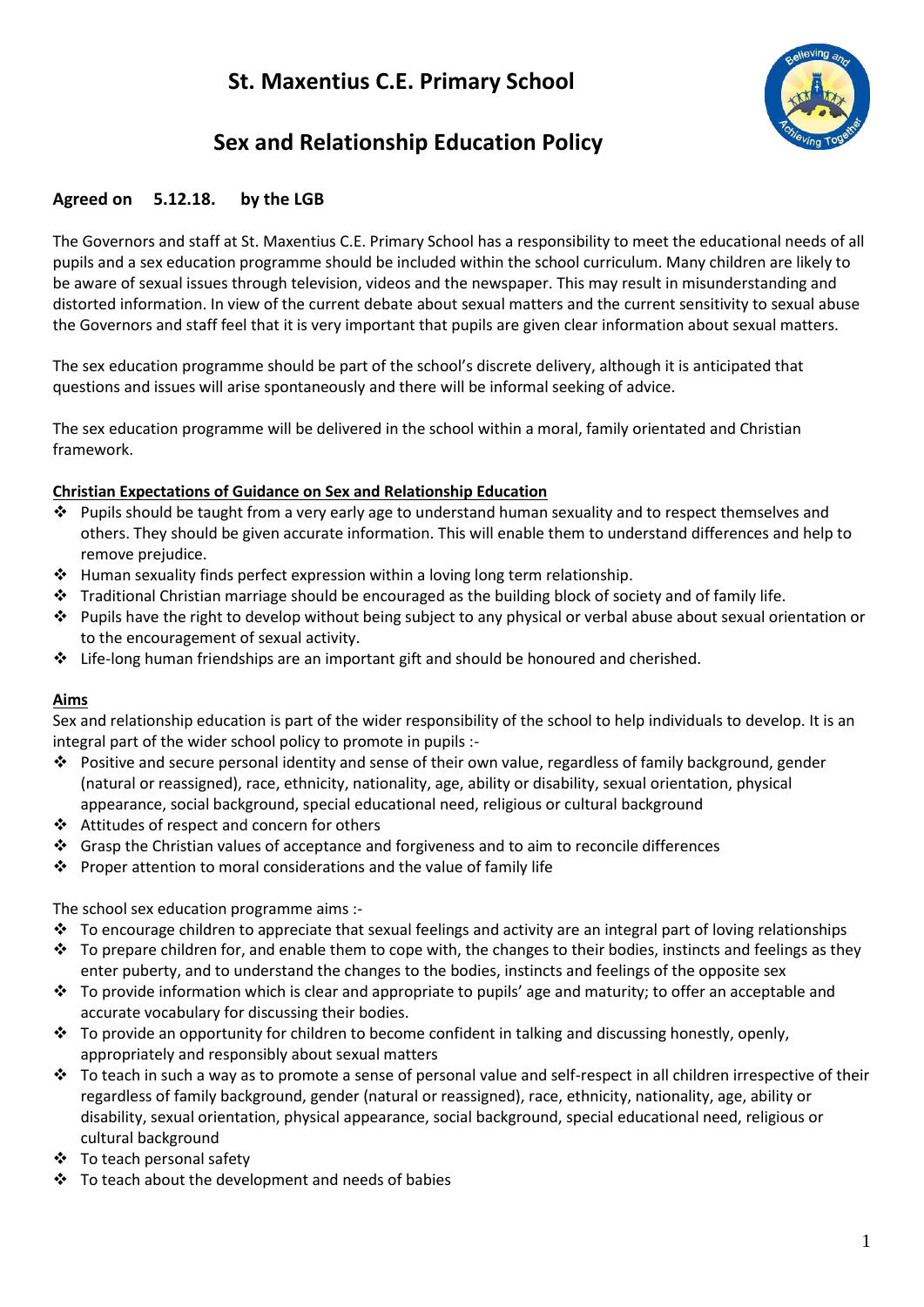## **Teaching and Learning Methods**

The scheme of work for Sex and Relationship Education is delivered in a variety of ways, including

- Classroom lessons, topics, the use of 'story time', 'circle time' etc.
- \* Aspects of National Curriculum Science (KS1 and 2) which deal with life processes and living things
- ❖ Collective worship and assemblies
- ❖ Aspects of the Diocesan RE syllabus
- The invitation of suitable visitors

## **Early Years**

 In the Early Years, Sex and Relationship Education is delivered through coverage of the Early Learning Goals which focus on relationships with adults and other children.

## **Key Stages 1 and 2**

The school aims to deliver similar topics to classes at the same time so there is a feel of a whole school approach to Sex and Relationship Education. The scheme is delivered so that the style of classroom activities reflects children's intellectual, emotional, moral and spiritual maturation. A broad strategy is to raise topics in the classroom before children pick up messages of a kind that the school might wish to challenge, from the media and through social experience generally.

From Reception to Year 5, pupils are taught about relationships and issues surrounding 'balance of power' will be addressed through and regarding friendship groups. In Year 5, the scheme overtly teaches pupils about sexual relationships (emotional and physical), sexual exploitation (where the balance of power in relationships is covered) , and LGBT. These subjects are dealt with sensitively and appropriately for the age of the pupils. In Year 6, the teacher will review these areas and address any new concerns the pupils may have.

We will teach about appropriate behaviour on social media and when messaging/texting and what can be considered to be sexual harassment.

The scheme contains factual information that must be accurately and sensitively transmitted, but the general approach involves pupils in discussion wherever possible but this is carefully managed. A range of reference works, video and other visual material is used to provide variety and balance.

The school's scheme of work will set out the detailed teaching content, based on these principles. The school planned and selected the content after taking advice from the LA, local NHS representatives and careful consideration by the staff and governing body. The scheme will be available to parents on request.

The school's staffing policy is to appoint teachers with a Christian commitment and that class teachers will deliver the sex education programme.

At times when sensitive issues may arise, the school, where practicable, adopts the practice of having two adults in the class so they can respond more easily to the questions children may raise.

From time to time, this school uses visitors to contribute to sex education. Such visitors will be suitably experienced and qualified to support the school's programme. They may include members of the NSPCC team, persons recommended by the Diocesan Board of Education, health professionals and the school nurse. A teacher remains in the classroom when visitors are with the children.

Pupils will be made aware that sexual harassment or sexual violence will not be tolerated and will not be dismissed as 'banter', 'part of growing up', 'just having a laugh', or 'boys being boys'. (KCSIE 2018)

## **Safeguarding**

Pupils may raise issues of sexual exploitation, sexual abuse, sexual harassment or sexual violence. This may include concerns about inappropriate behaviour on social media and when messaging/texting. Where there are concerns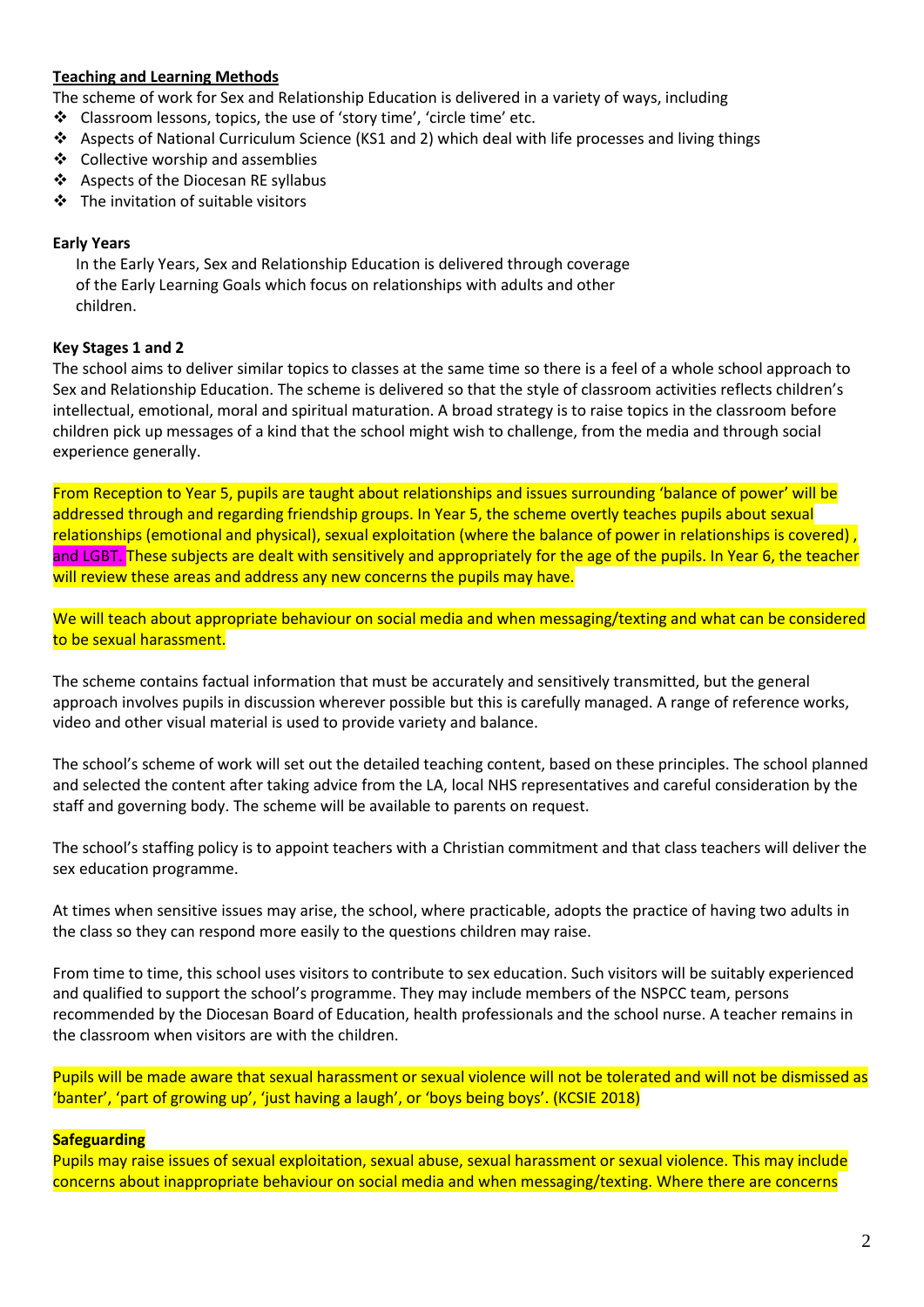raised, the teacher will inform the DSL who will implement the school's Safeguarding and Child Protection policy and, where necessary, contact social care and/or the police.

#### **Female Genital Mutilation**

FGM is illegal in the UK and staff in school have a statutory duty of care to safeguard children. Guidance for staff who have concerns regarding a specific child which they feel may have undergone FGM or may be about to undergo FGM is specified in the Child Protection Policy. All staff are provided with training to assist them to identify pupils who have undergone FGM or are at risk of FGM. Children from Reception upwards aretaught that it is unacceptable for anyone to hurt them physically and that any operations they may have would have required a visit to their GP first. They are taught that it is a unacceptable for anyone to touch their genital area, even parents, unless there is a specific reason. Children are taught that a parent should be present if medical staff should need to examine them.

#### **Equal Opportunities and Diversity**

Pupils are taught either in their usual class, or in smaller groups

Boys and girls are taught together except where there are particular reasons for separation. The school considers it important for both sexes to begin the long endeavour to understand each other's needs.

The school tries to familiarise pupils with ways in which perception of gender differences may sometimes limit children's opportunities or distort their view of themselves and of others. The school seeks to emphasise that a Christian view of each individual as created in God's image precludes any form of prejudice, discrimination or stereotyping which denies that unique individual worth.

When teaching pupils with disabilities, teachers will take their needs into account and will deal sensitively with the issues which may arise, as with all other pupils. If the pupil has a disability which the teacher feels may provoke questions above and beyond what pupils would normally ask, in particular with a physical disability, parents will be contacted prior to teaching sex education and a joint decision will be made regarding what would be acceptable for the class to discuss as a whole. However, where possible, we feel it would be better to maintain open and honest discussion within the remit of this policy.

Pupils will be given the same opportunities to discuss sex and relationships and to ask questions and will be treated fairly, in line with this policy, regardless of family background, gender (natural or reassigned), race, ethnicity, nationality, age, ability or disability, sexual orientation, physical appearance, social background, special educational need, disability, religious or cultural background.

#### **Sensitive Issues Requiring Special Consideration**

Sometimes children will, in the classroom, ask an explicit question on a topic which may lead into sensitive, difficult or controversial areas. It is the policy of the school that such questions do not have to be answered directly or immediately. The teacher may answer the child later or decide to refer the question to parents. The school expects teachers to use their professional skills and discretion in such cases, and always to keep in mind the age and maturity of the child, as well as the aims, values and procedures set out in the policy document. If a teacher is concerned or in doubt he/she will first consult the PSHE co-ordinator or the headteacher. The school will normally seek to inform parents when such a question is asked.

In some cases, a question may indicate that a child may be at risk or in danger, in which case the DSL would be informed and appropriate action will be taken in accordance with the school's written policy and procedure for Child Protection. This also means that if a child puts a private question to a teacher or other member of staff and request secrecy, no promise of secrecy or confidentiality will be given but with the reassurance that any steps taken will always be in the child's best interests.

#### **Resources**

Any materials – such as books, pictures, videos – used in class or assembly or for children to use in the library are available to parents to see before their children begin the programme.